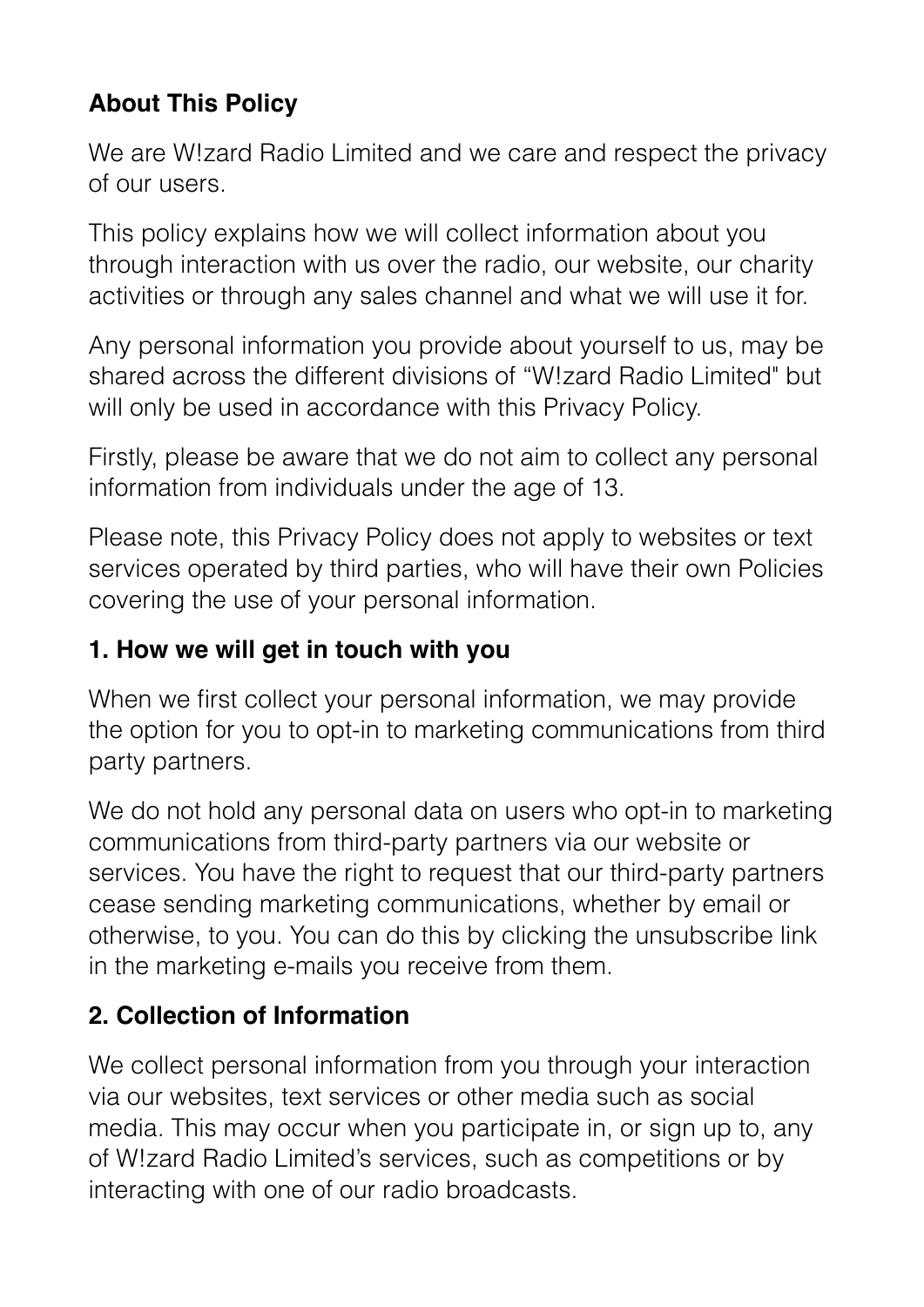The information we collect will vary depending on the service you request but could include name, address, phone number, email address, user name, password, age, gender, date of birth, comments, competition answers. We may also ask for additional information depending on the nature of the service provided. We will not normally collect any sensitive personal information from you, and in any event, will request your express consent to do so.

We may obtain additional information about you from third parties data brokers and from social media links.

# **3. Use of Information**

We will use your personal information for a number of purposes including the following:

- provide, administer and communicate with you about our services and promotions (e.g. to enable you to enter competitions on our website).
- contact you about winning, or losing, a competition or about other opportunities relating to a competition.
- create statistics, profiles and marketing opportunities, and analyse information to formulate opinions. To do these things, we might use information about you from other organisations.
- train our staff.
- get in touch with you about products, events, promotions and services that we or our third-party partners are offering. This could be by email, phone, text, or another form of electronic communication. We will only do so if you have not told us that you do not want to hear from us or our third party partners.

If you call into one of our broadcasts and make rude or offensive remarks, we will keep a record to block further live calls from you.

# **4. Sharing Information**

We will not sell, trade, rent or otherwise pass on your personal information to others, including any personal information that we collect through the use of cookies, except as described here or with your prior consent.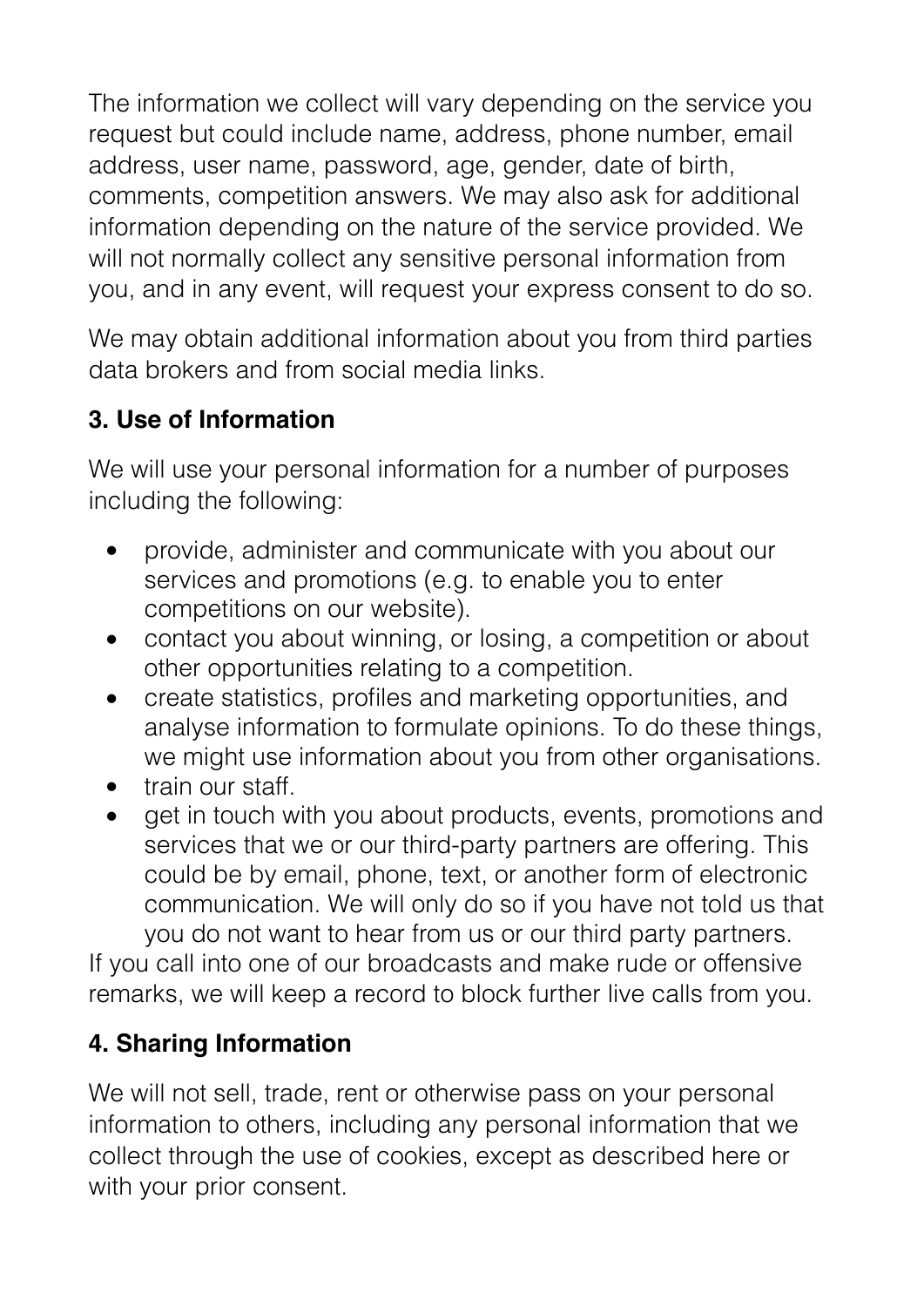We may share personal information with service providers who perform functions and services on our behalf. Such third parties will be provided with personal information necessary to perform the services on our behalf but are not authorized to use such information for any other purposes.

If you sign up for one of our partnered services, such as our ticketing website, you will be providing your information directly to our third-party partner and you should read their privacy policy to fully understand how your personal information might be used. They may share certain information with us (but not sensitive personal information or financial information) which we will only use for the reasons set out in this Policy.

Only where you have agreed to receive marketing communications from third parties, will we pass on your personal information for this purpose.

We may disclose your personal information when you enter a competition (for example to the competition sponsors or to provide winners with their prize).

We will always ask for your consent before we publish any material provided by you or information about you.

We may carry out research or analysis, which contains your personal information, via our sites and share "pooled" responses to questions with our partner organizations.

We may also disclose personal information about you to comply with applicable laws and when requested to do so by law enforcement agencies or government bodies.

We reserve the right to transfer personal information we have about you in the event we sell or transfer all or a portion of our business or assets. Should such a sale or transfer occur, we will use reasonable efforts to direct the transferee to use personal information you have provided to us in a manner that is consistent with our Privacy Policy. Following such a sale or transfer, you may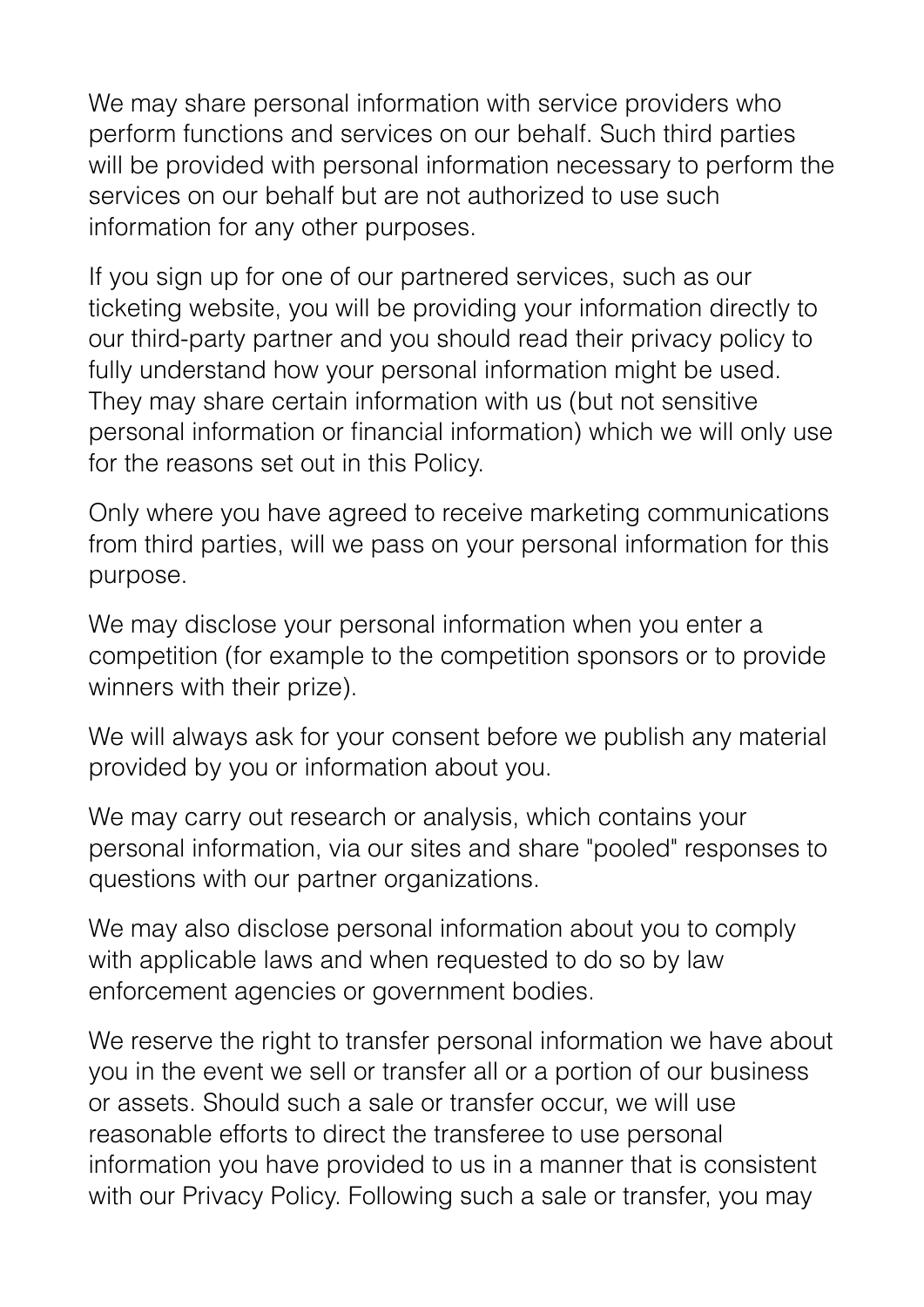contact the entity to which we transferred your personal information with any inquiries concerning the processing of that information.

# **5. Use of Aggregate Information**

We may share anonymous aggregate statistics about our users, sales and traffic patterns with our advertisers, sponsors, brand partners and other third parties. However, it will not be possible to identify you from this information. For example, we might report to potential advertisers that a certain percentage of our users are interested in its products are or of a certain demographic, based on information requests.

### **6. Data Transfers**

We may transfer the personal information we collect about you to countries other than the country in which the information was originally collected. Those countries may not have the same data protection laws as the country in which you initially provided the information. When we transfer your personal information to other countries, we will protect the information as described in this Privacy Policy.

# **7. Your Rights**

You have certain rights to the personal information we process about you.

You may request access to the personal information we hold about you. If you would like to submit a request please contact us at info@wizardradio.co.uk.

## **8. Changes to our Privacy Policy**

We reserve the right to change our Privacy Policy and all changes will be posted here. Where the changes are significant, we may also choose to email all registered users of our websites with the new Privacy Policy.

## **9. Contact Us**